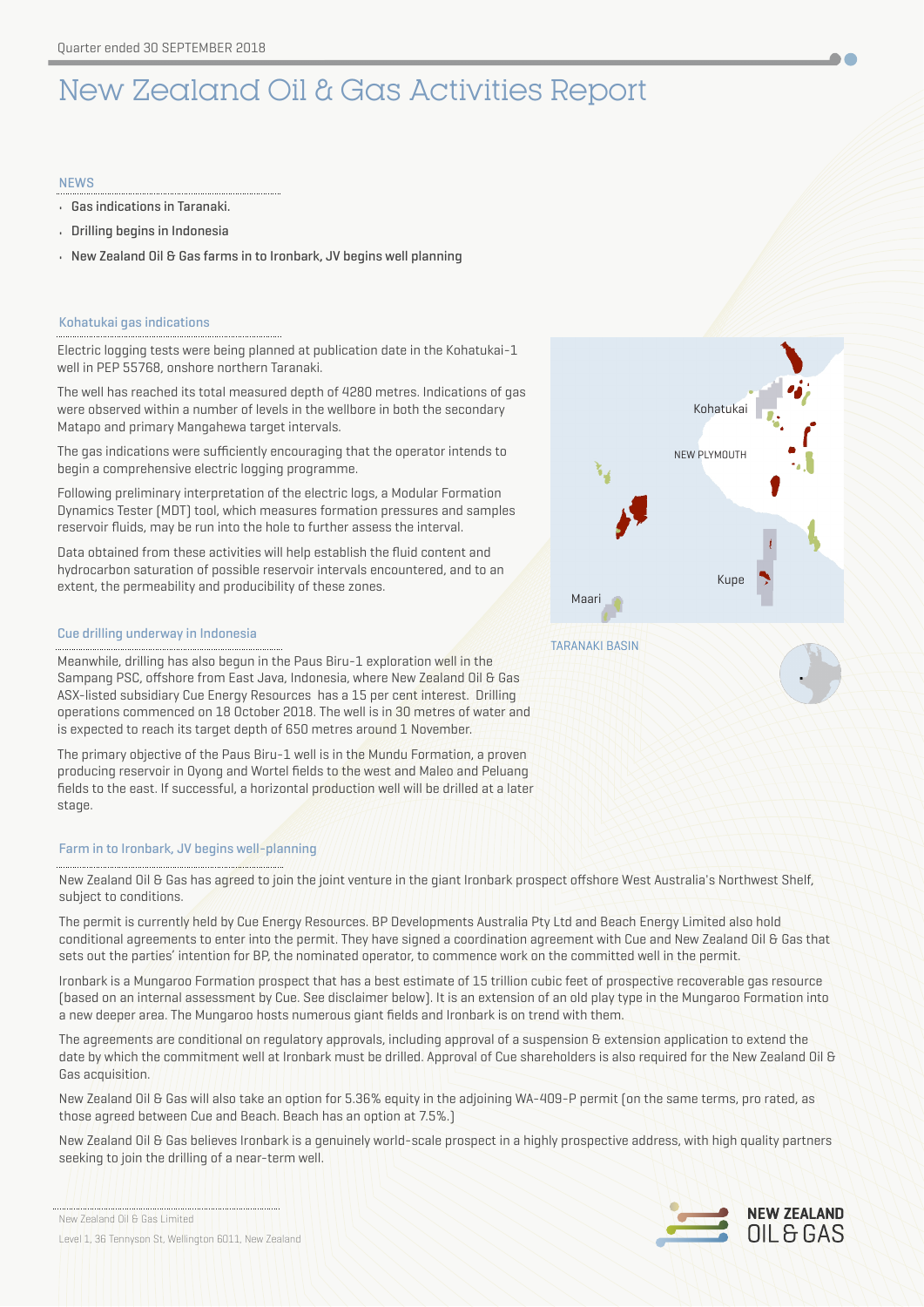# FINANCIAL SUMMARY

**DA** 

- Cash balance \$102.4 million.
- \$4.4m increase in cash for the quarter.
- Steady revenue from production.

Cash receipts from Kupe were \$4.7 million and receipts from Cue's Maari and Sampang production assets were \$7.5m. Production related outgoings were \$3.5m. Net exploration payments totalled \$0.8m and included adjustments and credits for the sale of equipment. Cash outflows for administration expenses across the group were \$4.4m and included one-off costs as well as work carried out for potential acquisitions. Cash balances held in USD denominated accounts were impacted by a weaker NZD giving rise to an FX gain of \$1.1m.



# CASH BALANCE AT 30 SEPTEMBER 2018 NZ\$102.4M. INCREASE IN CASH OF \$4.4M IN THE QUARTER



#### **PRODUCTION**

| <b>FIELD</b>                          |                             | Total field for quarter<br>$[qross]$ | Our share previous<br>quarter [net] | Our share Sep 2018<br>(net) |
|---------------------------------------|-----------------------------|--------------------------------------|-------------------------------------|-----------------------------|
| Kupe<br>Taranaki, New Zealand         | Oil<br><b>Barrels</b>       | 282,550                              | 10,400                              | 11,300                      |
|                                       | Gas<br>Petajoules           | 6.60                                 | 0.2                                 | 0.27                        |
|                                       | <b>LPG</b><br><b>Tonnes</b> | 29,400                               | 1,000.0                             | 1,180                       |
|                                       | Receipts<br><b>NZD\$m</b>   |                                      | 4.3                                 | 3.4                         |
| Maari*<br><b>Taranaki New Zealand</b> | Oil<br><b>Barrels</b>       | 529,191                              | 26,460                              |                             |
|                                       | Receipts<br><b>AUD\$m</b>   |                                      | 2.4                                 | 3.0                         |
| Sampang*<br>Java, Indonesia           | Oil<br><b>Barrels</b>       | 15,134                               | 2,270                               | 811                         |
|                                       | Gas<br>Petajoules           | 3328.00                              | 499.0                               | 0.40                        |
|                                       | Receipts<br><b>AUD\$m</b>   |                                      | 3.6                                 | 3.8                         |

\*The New Zealand Oil & Gas interest in Maari and Sampang is held through Cue Energy. New Zealand Oil & Gas has a 50.04% interest in Cue. Table shows Cue's full interest.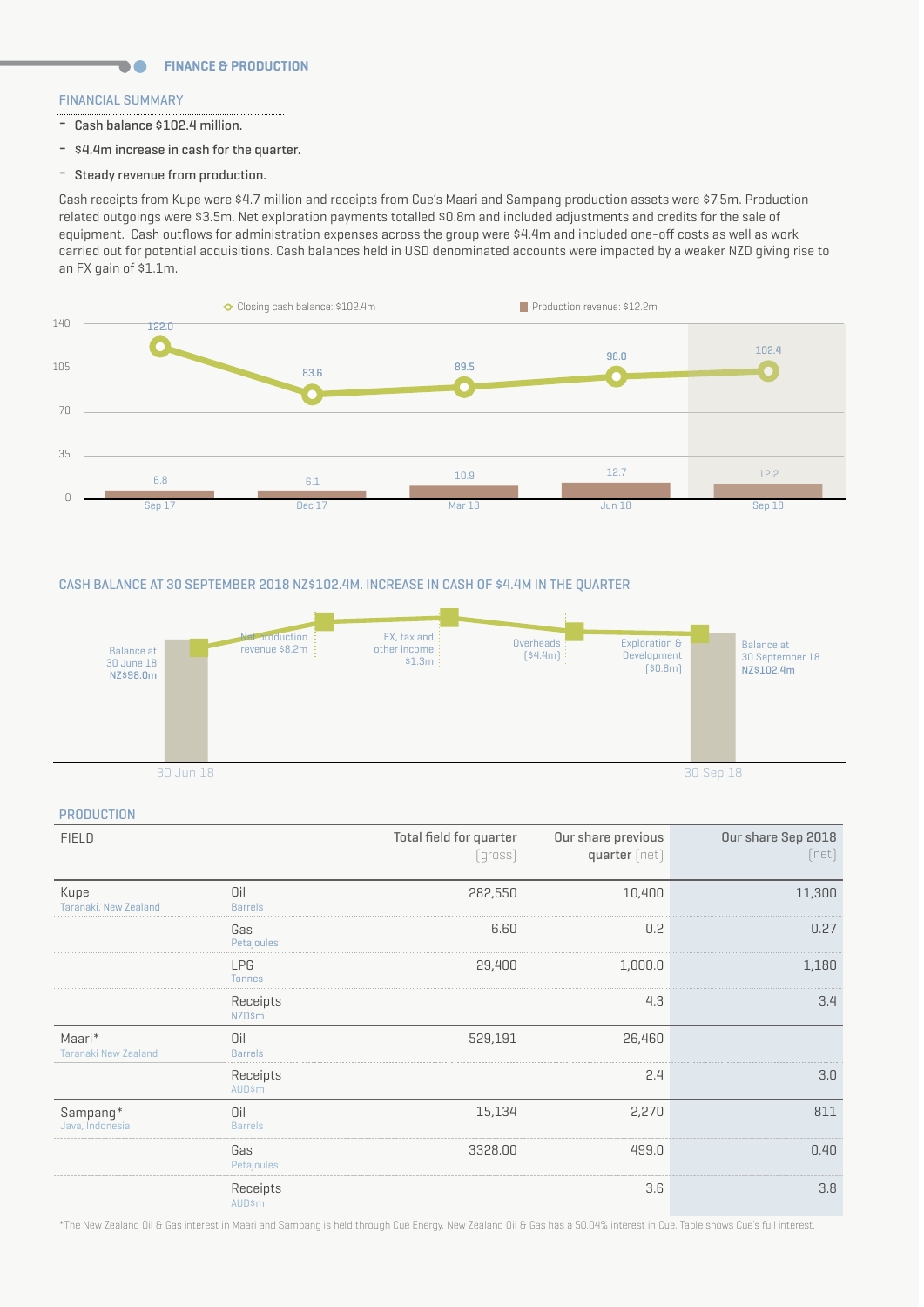# TARANAKI

**Kupe oil and gas field** (PML 38146)

4% New Zealand Oil & Gas

50% Beach Energy (Operator)

46% Genesis Energy

Gas production throughout the quarter was steady and high, in line with increased demand. LPG yields were solid.

As of 25 October, the Kupe Production station is going through a statutory required maintenance activity to overhaul the Amine system. The activity is expected to be completed by 25 November. During this period gas production will be curtailed to approximately 54TJ/day.

The JV has awarded a contract to evaluate the Phase 2 Development project to extend the field's production plateau and increase total field recovery.

Adding compression is expected to take the life of the field out to 2035. The FEED (front end engineering design) is expected to be completed by Q3 2019, with a final investment decision by Q4 2019. Adding another well would stabilise production out to about 2028, followed by a decline beyond 2036.

# 25% New Zealand Oil & Gas

25% O.G. Oil & Gas Limited

37.5% Mitsui E&P Australia Pty Ltd (Mitsui)

12.5% AWE Holdings NZ Limited (AWE) 12.5% (Operator)

Drilling operations began on Monday, 24 September. Indications of gas were observed in both the secondary Matapo and primary Managehewa intervals. These were encouraging enough that the operator has decided to run comprehensive electric logging tests. These tests will help to assess the potential presence and porosity of a resevoir and the potential performance of a development.

The well is expected to reach total depth around the date of publication. Drilling was slightly ahead of time and under budget to date.

# **Maari and Manaia oil field** (PML 38160)

## 5% Cue Energy\*

69% OMV New Zealand (Operator)

16% Todd Maari

10% Horizon Oil International

A planned annual maintenance shutdown was successfully completed by the start of the quarter, with production back online during the first week of July.

During the quarter the planned conversion of the MR5 production well to a water injector to provide pressure support for the Maari Moki reservoir was undertaken. The Operator is currently testing the water injection rate, along with the MR1 well, the other field water injection well, to optimise production.

Workovers were completed on both MR3 and M10 wells during September after they experienced Electric Submersible Pump (ESP) operating issues. Both wells were back in production by the end of the quarter.

# CANTERBURY-GREAT SOUTH

# **Clipper (PEP 52717)**

50% New Zealand Oil & Gas (Operator)

50% Beach Energy

Technical work continues to improve understanding of the Barque structure.

Discussions are continuing with potential farm-in partners reviewing the Barque opportunity.

# **Toroa (PEP 55794)**

# 100% New Zealand Oil & Gas

During the quarter New Zealand Oil & Gas received approval from the New Zealand regulator to take over 100% interest in the permit from Woodside Energy (New Zealand 55794) Limited and become operator.

Marketing is underway to promote the opportunity to potential farm-in partners.



# OFFSHORE CANTERBURY - GREAT SOUTH BASIN

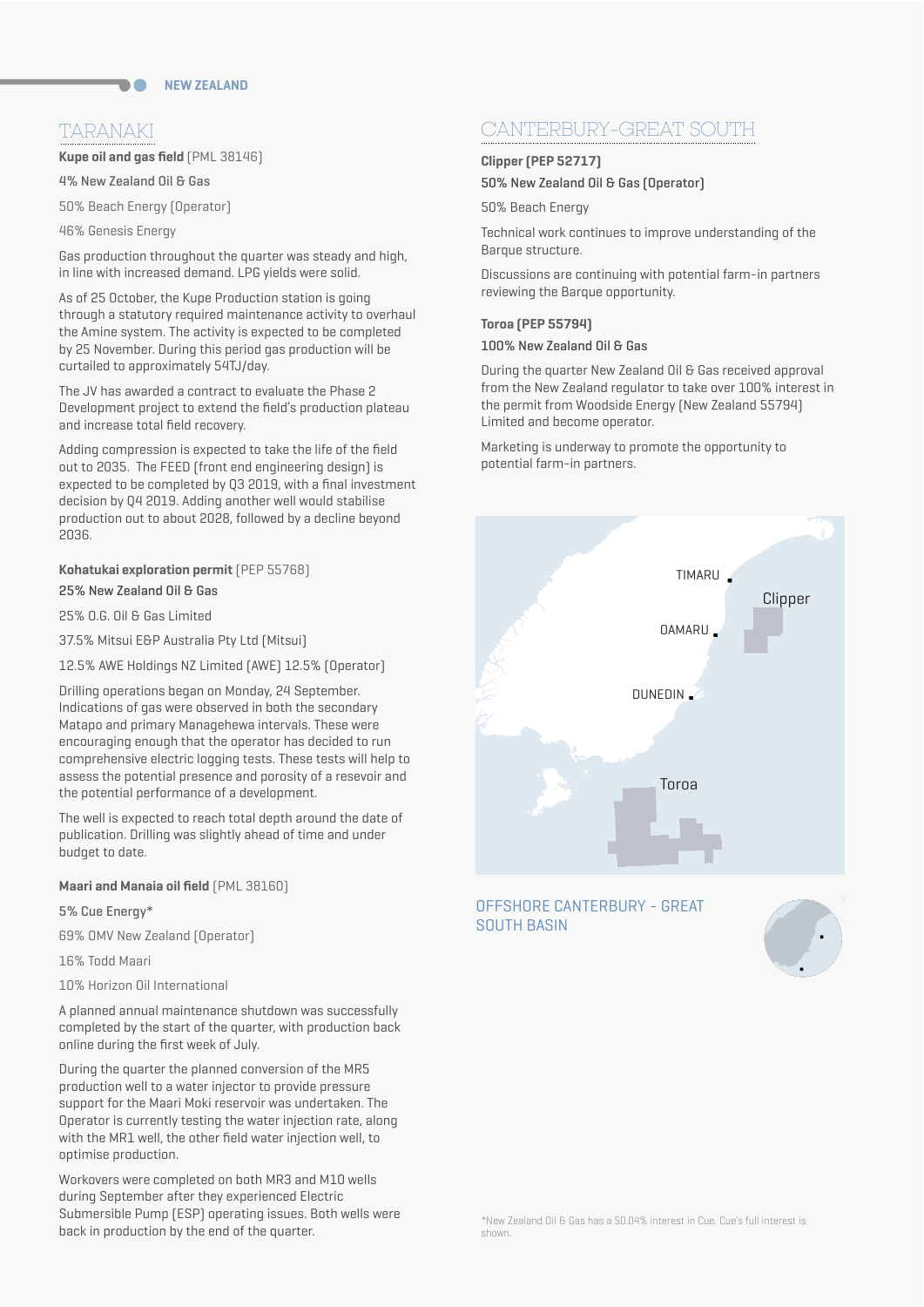# INDONESIA

# **Sampang Production Sharing Contract**

15% Cue Energy\*

45% Santos (Sampang) Pty Ltd (Operator)

40% Singapore Petroleum Company

The Paus Biru-1 exploration well commenced operations subsequent to quarter end on 18 October 2018. The well is being drilled by the COSL HYSY 937 jackup drilling rig in 30 metre water depth and is expected to take two weeks to reach Total Vertical Depth Subsea (TVDSS) of 650 metres.

The primary objective of the Paus Biru-1 well is to test the Early Pliocene Mundu Globigerina limestone reservoirs in the Paus Biru structure, which is defined by 3D seismic data as a 4- way dip closure with direct hydrocarbon indications. The secondary objective is the overlying siltstones within the Paciran Formation, which has proven productivity in the equivalent section in the Oyong field.

On 6 September, Ophir Energy announced the completion of the acquisition of Santos' Asian assets, making Ophir Energy the new parent company of Santos (Sampang) Pty Ltd, the PSC operator.

# **Mahato**

Production Sharing Contract

# 12.5% Cue Energy\*

During the quarter, Cue was advised about a number of transactions which would alter the ownership of the PSC operator and other partners. Government approval of the change of control of the current operator has now been granted. The ownership and equity changes do not affect Cue's 12.5% and Cue is optimistic that new participants in the PSC will aggressively pursue exploration opportunities if an extension is granted.

An application for an extension to the exploration period is pending and notification on the extension is expected to be received within the current quarter.

# **Mahakam Hilir**

Kutei Basin Production Sharing Contract

100% Cue Energy\*

Cue Kalimantan Pte Ltd (Operator)

The Mahakam Hilir PSC contains the Naga Utara prospect and the Naga Utara-4 Appraisal well. Cue is seeking partners to participate in the Mahakam Hilir PSC and Naga Utara-4 well.

During the quarter, field operations were conducted to successfully plug and abandon the Naga Selatan-2 well, drilled in 2016.

New Zealand Oil & Gas continues to review strategic options to extract value from Indonesian assets, including potentially selling out of the Kisaran and Bohorok PSCs.

# **Bohorok**

25% New Zealand Oil & Gas^

75% Bow Energy International Holdings^ (Operator)

Revised plans for a well to be drilled in early 2019 have been submitted to the regulator.

^ Interests are subject to regulator approval of a series of transactions.

# **Kisaran**

22.5% New Zealand Oil & Gas

55% Pacific Oil & Gas (Operator)

22.5% Bukit Energy

There was minimal activity in the production sharing contract.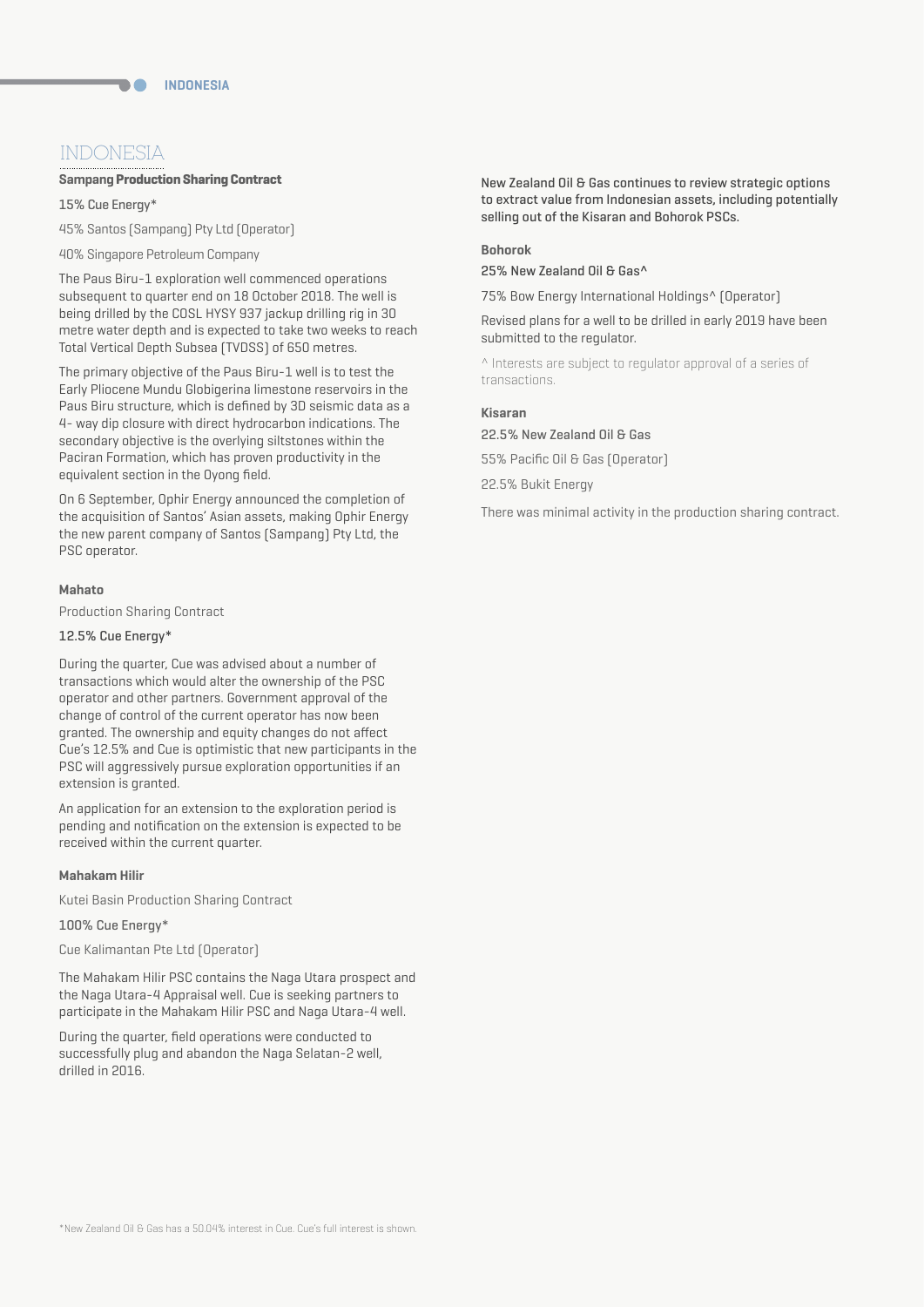**INTERNATIONAL**









# MANAGE YOUR SHAREHOLDING

CALL COMPUTERSHARE New Zealand - 0800 467 335

from outside New Zealand, use +64 9 488 8777

You can email your enquiry to enquiry@computershare.co.nz or visit Investor Centre online: www.investorcentre.com/nz